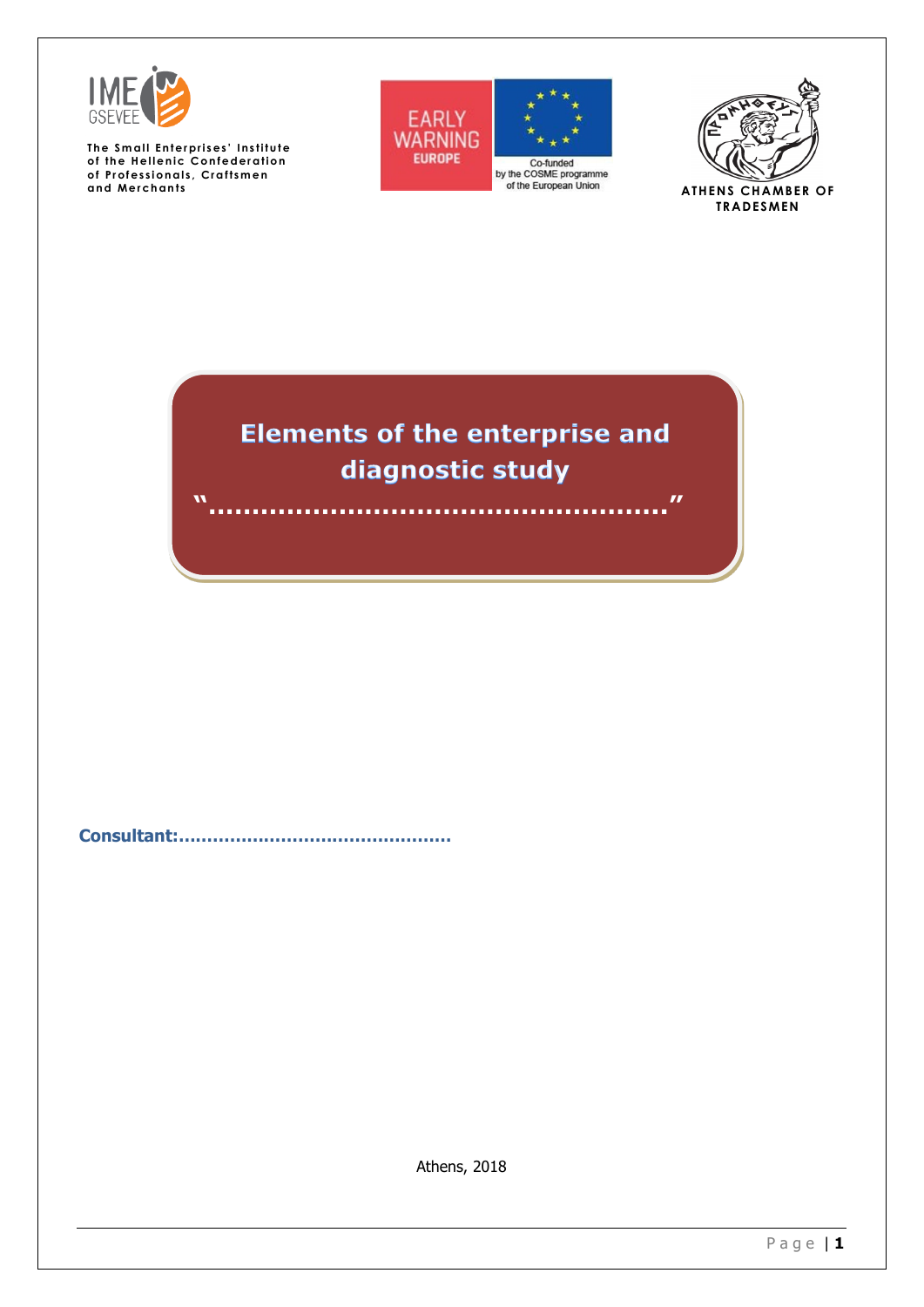

The Small Enterprises' Institute<br>of the Hellenic Confederation<br>of Professionals, Craftsmen and Merchants





# **ΠΕΡΙΕΧΟΜΕΝΑ**

| A.1  |  |
|------|--|
| A.2  |  |
| A.3  |  |
| A.4  |  |
| A.5  |  |
| A.6  |  |
| A.7  |  |
| A.8  |  |
| A.9  |  |
| A.10 |  |
|      |  |
| B.1  |  |
| B.2  |  |
| B.3  |  |
|      |  |
| C.1  |  |
| C.2  |  |
|      |  |
|      |  |
| E.1  |  |
| E.2  |  |
| E.3  |  |
| E.4  |  |
| E.5  |  |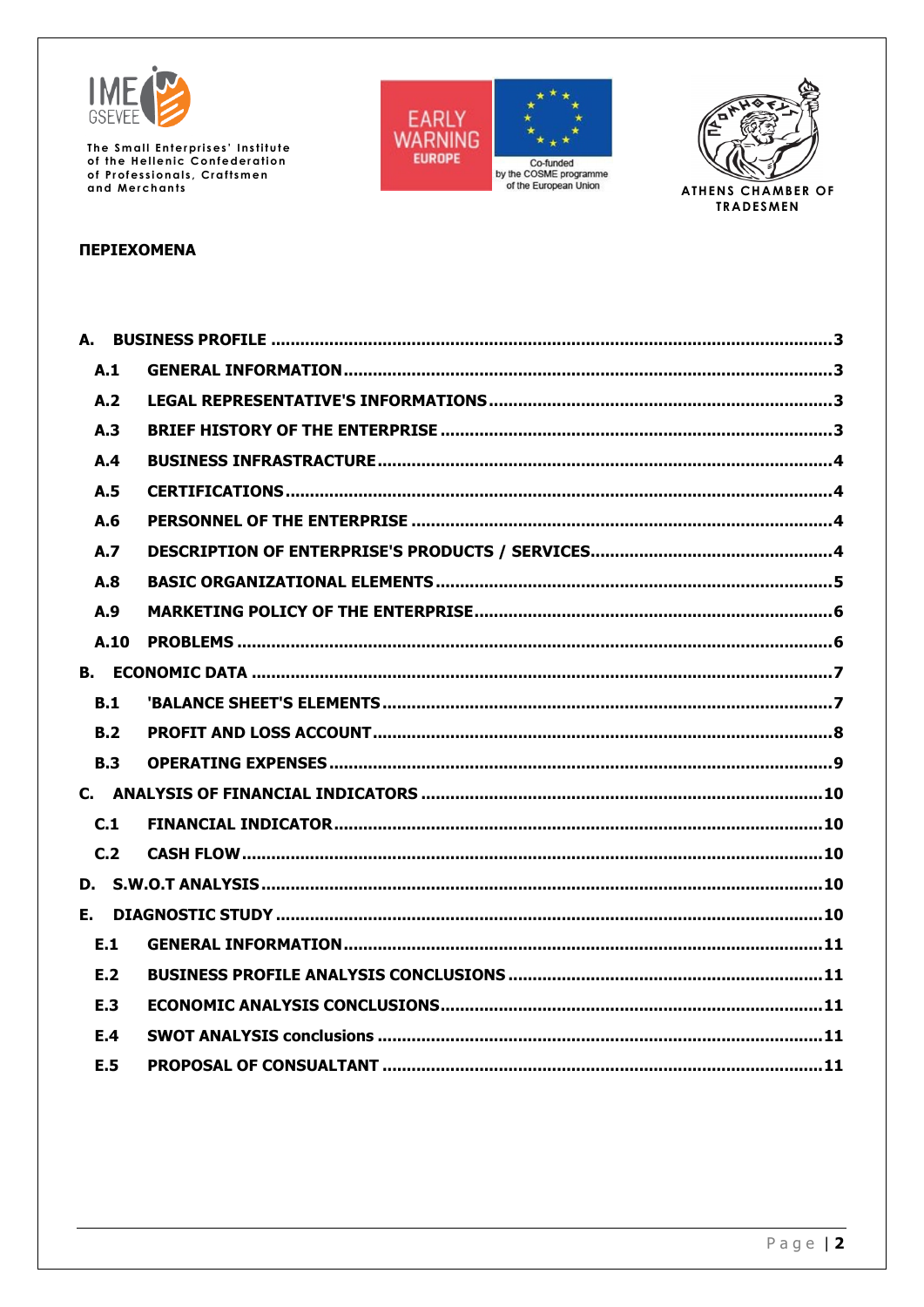





**Date:**

### <span id="page-2-0"></span>**A. BUSINESS PROFILE**

## <span id="page-2-1"></span>**A.1 GENERAL INFORMATION**

| <b>Company Name</b>                                   |              |
|-------------------------------------------------------|--------------|
| <b>VAT Number</b>                                     |              |
| <b>TAX Office</b>                                     |              |
| Year of establishment                                 |              |
| Company Headquarters (Street,<br>Number, Postal Code) |              |
| Field of Activity                                     |              |
| <b>GENERAL COMMERCIAL REGISTRY</b><br><b>NUMBER</b>   | $\mathbf{L}$ |

# <span id="page-2-2"></span>**A.2 LEGAL REPRESENTATIVE'S INFORMATIONS**

| <b>Name</b>                         |     |
|-------------------------------------|-----|
| Years of experience in the industry | - 1 |
| <b>Education Level</b>              |     |
| Participation in seminars           |     |

## <span id="page-2-3"></span>**A.3 BRIEF HISTORY OF THE ENTERPRISE**

Brief history of the enterprise (historical data, analysis of a business start-up decision, previous owner, etc.)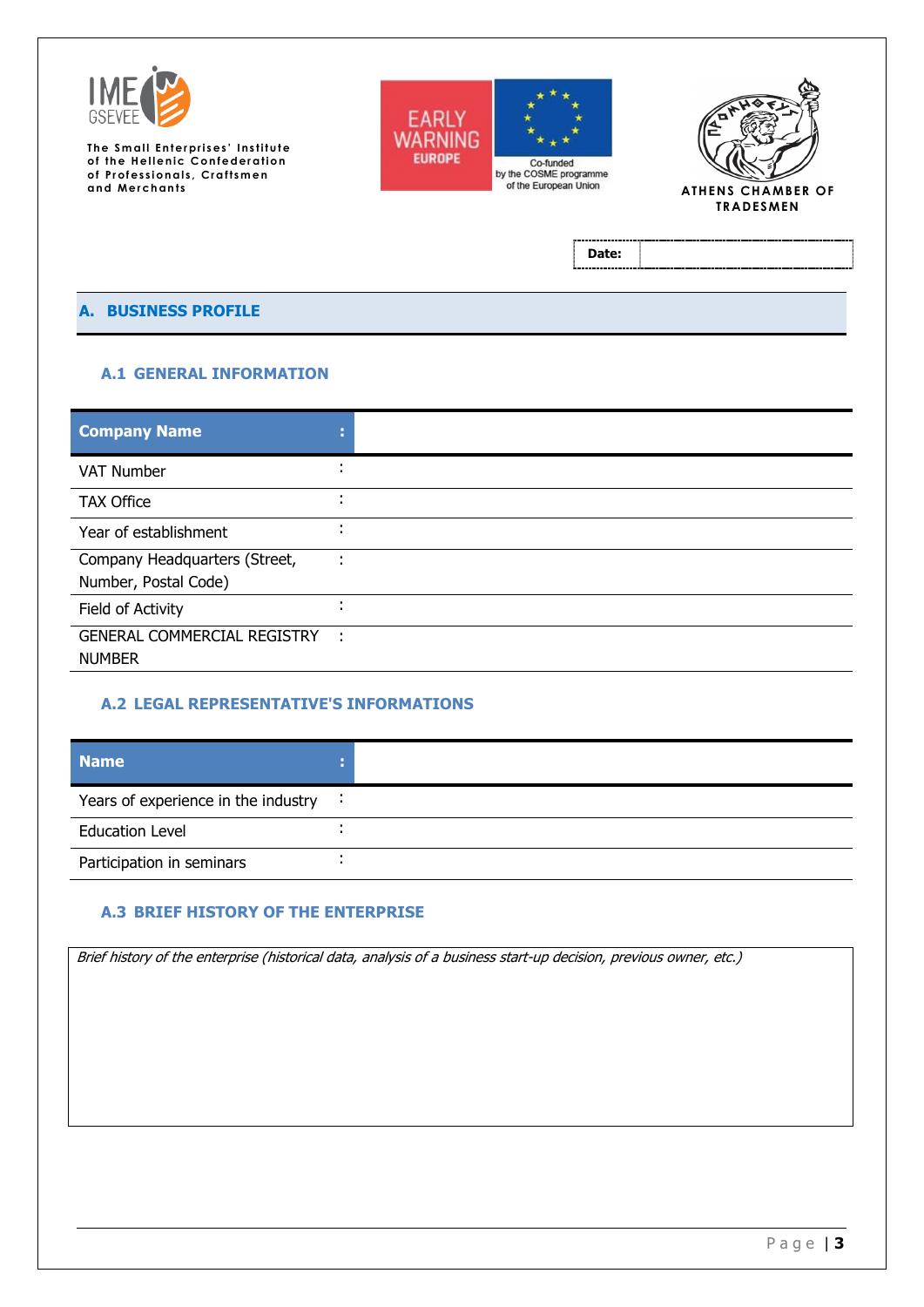





## <span id="page-3-0"></span>**A.4 BUSINESS INFRASTRACTURE**

| <b>Place of installation</b>  | Rent<br>Property               |            |  |              |                 |  |
|-------------------------------|--------------------------------|------------|--|--------------|-----------------|--|
|                               | Surface in $m^2$ :             |            |  |              |                 |  |
|                               | <b>Number of Machines:</b>     |            |  |              |                 |  |
| <b>Machinery</b>              | Year of Acquisition:           |            |  |              |                 |  |
|                               | Value of Mechanical Equipment: |            |  |              |                 |  |
| <b>Office equipment (PCs,</b> | <b>Equipment Analysis:</b>     |            |  |              |                 |  |
| printers, etc.)               | Year of Acquisition:           |            |  |              |                 |  |
|                               |                                |            |  |              | Electronic      |  |
| <b>IT Applications</b>        | <b>ERP</b>                     | E-commerce |  | Social Media | payments        |  |
|                               |                                |            |  |              | (POS-e-banking) |  |
|                               |                                |            |  |              |                 |  |

## <span id="page-3-1"></span>**A.5 CERTIFICATIONS**

| Does the enterprise have quality certificates? | $Yes \Box \qquad No \Box$ |  |
|------------------------------------------------|---------------------------|--|
|                                                |                           |  |

## <span id="page-3-2"></span>**A.6 PERSONNEL OF THE ENTERPRISE**

#### **Table Α-1: Analysis of the personnel**

|                  | <b>TYPE OF PERSONNEL</b>                      | <b>NUMBER</b> |
|------------------|-----------------------------------------------|---------------|
| л.               | Employer / self-employed                      |               |
| 2.               | $Co - helping$ members                        |               |
| 3.               | Full-time employees                           |               |
| $\overline{4}$ . | Part-time employees                           |               |
| -5.              | Seasonal employees                            |               |
| -6.              | Outsourcing services (e.g. accountants, etc.) |               |
|                  | Tota                                          |               |

#### **Specialization of staff**

### <span id="page-3-3"></span>**A.7 DESCRIPTION OF ENTERPRISE'S PRODUCTS / SERVICES**

General description of products/ services provided by the enterprise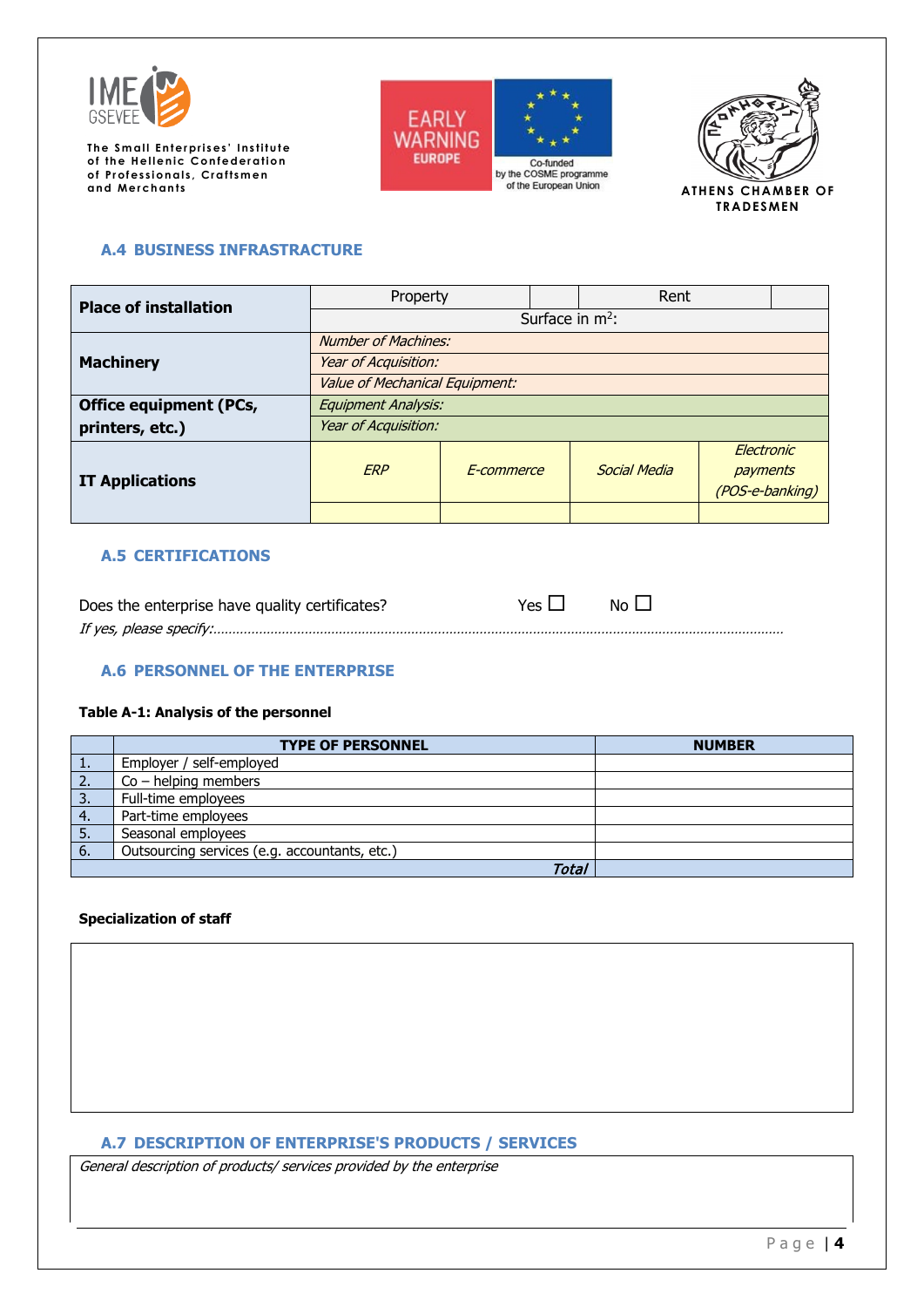





**Table Α-2: Products details**

|          | <b>PRODUCT</b> | <b>AMMOUNT/ YEAR</b> | <b>AVERAGE MARKET</b><br><b>PRICE</b> | <b>AVERAGE SALE PRICE</b> |
|----------|----------------|----------------------|---------------------------------------|---------------------------|
| . .      |                |                      |                                       |                           |
|          |                |                      |                                       |                           |
| <u>.</u> |                |                      |                                       |                           |

### <span id="page-4-0"></span>**A.8 BASIC ORGANIZATIONAL ELEMENTS**

**Q.1. Description of the organizational structure of the business (management, separate organizational units, if there are, etc.)**

### **Q.2. Selection of raw materials/ products**

### **Q.3. Description of suppliers**

Here are mentioned details for: the profile of the suppliers, the number of suppliers, country, origin, etc.

### **Q.4. Vendors payment description**

## **Q.5. Sales process description**

### **Q.6. Pricing policy description**

### **Q.7. Business' customer data**

Here are mentioned details for: customers' profile, number of customers, etc.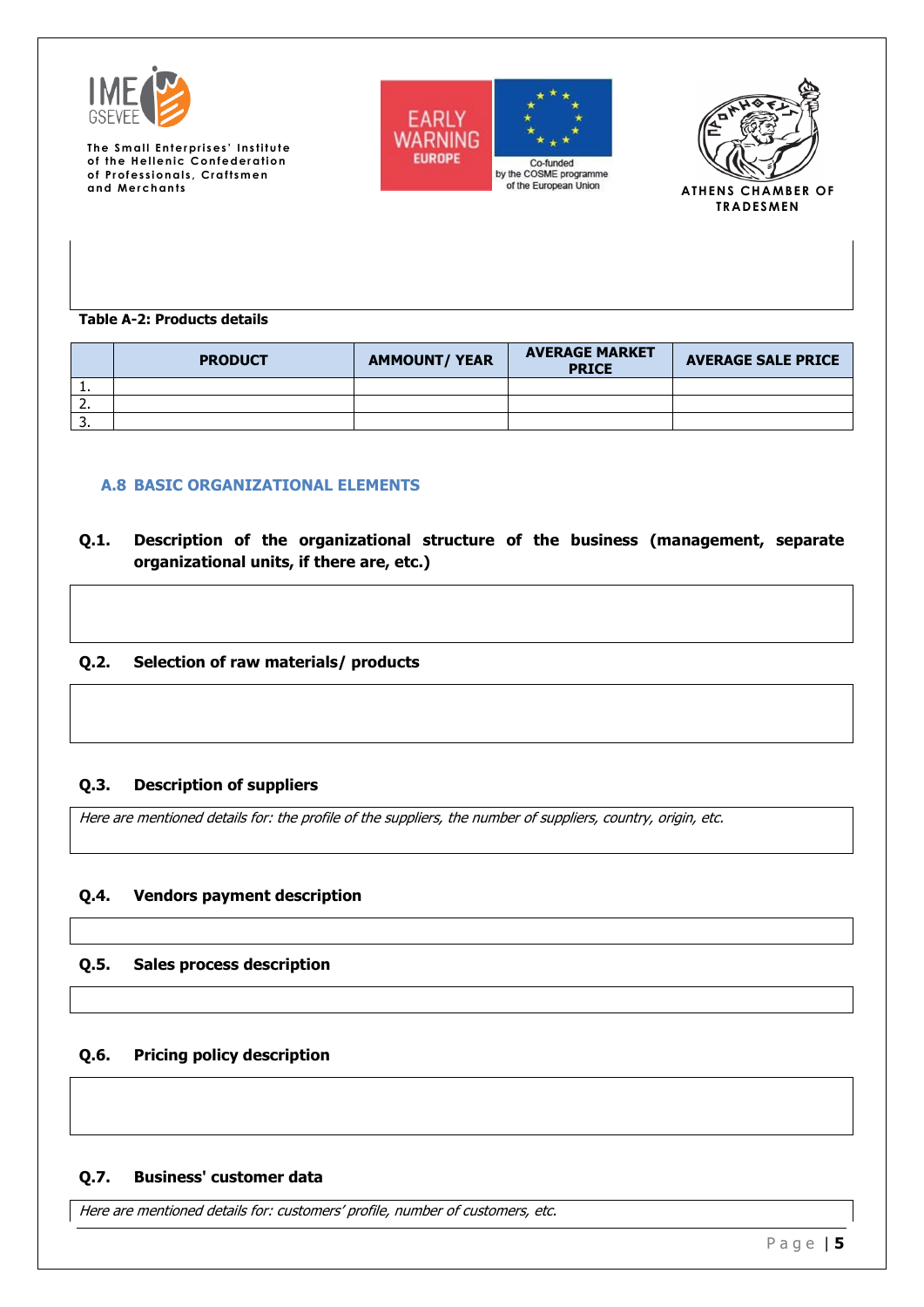





### <span id="page-5-0"></span>**A.9 MARKETING POLICY OF THE ENTERPRISE**

Here are mentioned details for the marketing policy such as advertising, budget for advertising, etc

### <span id="page-5-1"></span>**A.10 PROBLEMS**

#### **Table Α-3: Elements which are threatening the viability of the business**

| Competition in the industry                     | Yes L | No L        |  |  |  |  |
|-------------------------------------------------|-------|-------------|--|--|--|--|
| Financial crisis                                | Yes L | No.         |  |  |  |  |
| Maintenance cost                                | Yes L | $No$ $\Box$ |  |  |  |  |
| Lack of qualified staff                         | Yes L | No $\Box$   |  |  |  |  |
| Personal fears & insecurity of the entrepreneur | Yes L | No L        |  |  |  |  |
| Lack of knowledge                               | Yes L | No L        |  |  |  |  |
| Other, please mention:                          |       |             |  |  |  |  |

In this section are analyzed the entrepreneur's beliefs about the difficulties faced by his business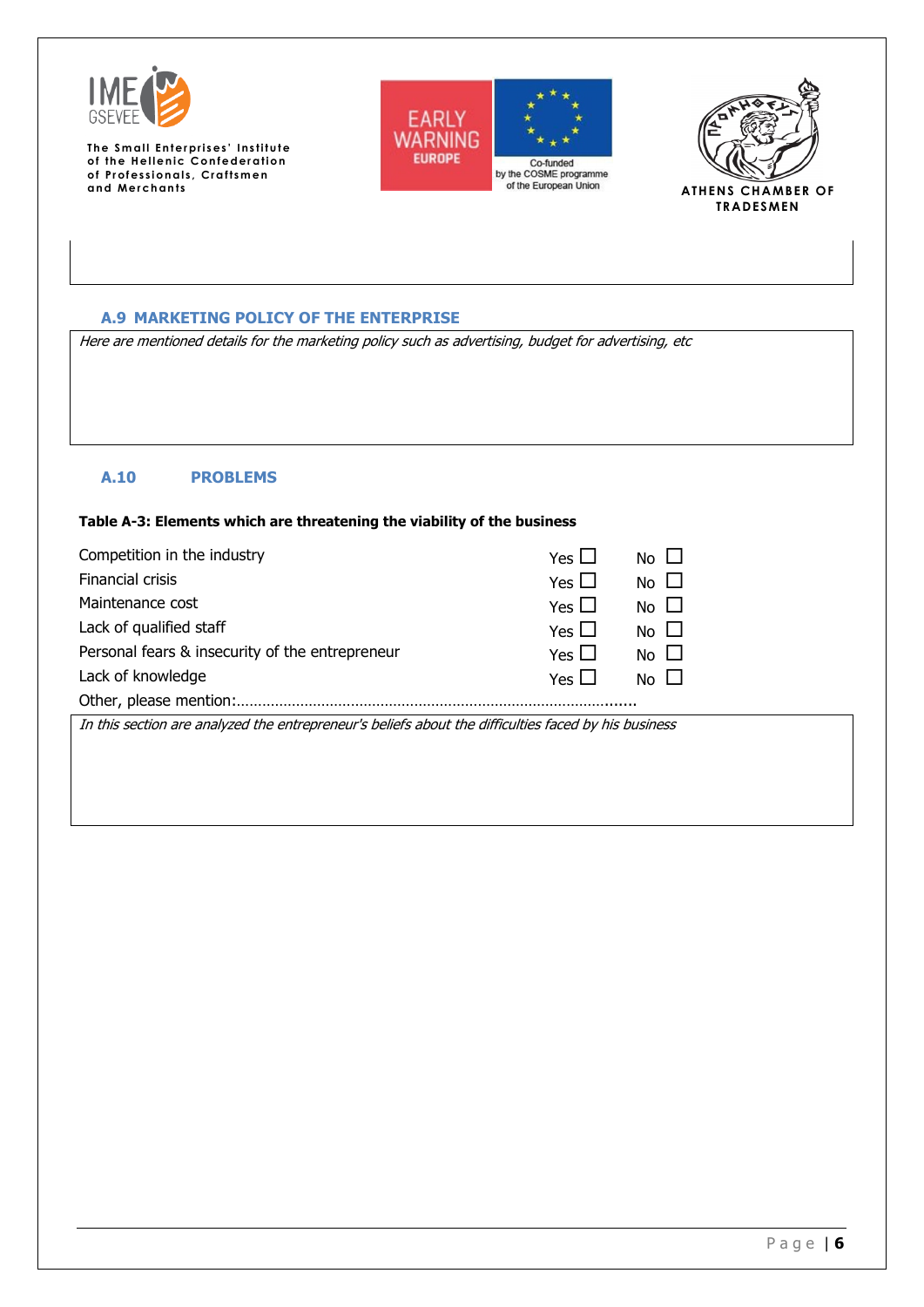

**The Small Enterprises' Institute of the Hellenic Confederation of Professionals, Craftsmen** of the Hellenic Confederation<br>
and Merchants Craftsmen<br>
and Merchants (SHAMBER OF The European Union<br>
and Merchants (SHAMBER OF The European Union)<br>
ATHENS CHAMBER OF





## <span id="page-6-0"></span>**B. ECONOMIC DATA**

## <span id="page-6-1"></span>**B.1 'BALANCE SHEET'S ELEMENTS**

| <b>BALANCE SHEET'S ELEMENTS</b>            | 2015 | 2016 | 2017 |
|--------------------------------------------|------|------|------|
| <b>ASSETS</b>                              |      |      |      |
| SUBSCRIBED CAPITAL UNPAID                  |      |      |      |
| <b>FORMATIONS EXPENSES</b>                 |      |      |      |
| <b>FIXED ASSETS</b>                        |      |      |      |
| <b>INTANGIBLE ASSETS</b><br>$\blacksquare$ |      |      |      |
| TANGIBLE ASSETS                            |      |      |      |
| <b>FINANCIAL ASSETS</b>                    |      |      |      |
| <b>CURRENT ASSETS</b>                      |      |      |      |
| <b>STOCKS</b>                              |      |      |      |
| <b>DEBTORS</b>                             |      |      |      |
| <b>INVESTMENTS</b>                         |      |      |      |
| CASH AND BANK IN HAND                      |      |      |      |
| <b>PREPAYMENTS</b>                         |      |      |      |
| <b>GRAND TOTAL ASSETS</b>                  |      |      |      |
| <b>LIABILITIES</b>                         |      |      |      |
| <b>CAPITAL AND RESERVES</b>                |      |      |      |
| PROVISIONS FOR LIABILITIES & CHARGES       |      |      |      |
| <b>CREDITORS</b>                           |      |      |      |
| <b>LONG TERM DEBT</b>                      |      |      |      |
| <b>SHORT TERM DEBT</b>                     |      |      |      |
| ACCRUALS AND DEFERRED INCOME               |      |      |      |
| <b>GRAND TOTAL LIABILITIES</b>             |      |      |      |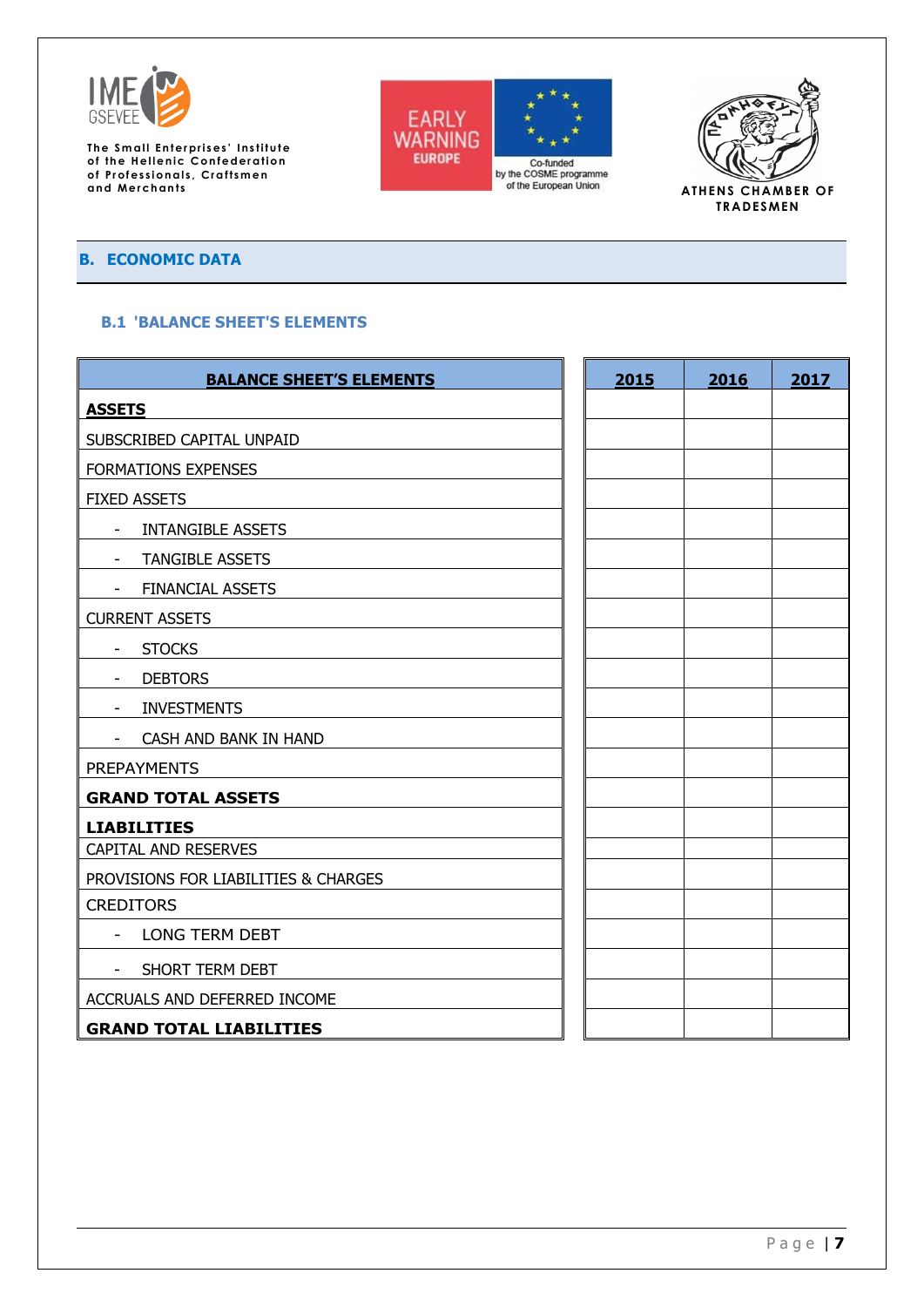





# <span id="page-7-0"></span>**B.2 PROFIT AND LOSS ACCOUNT**

| PROFIT AND LOSS ACCOUNT            | <u>2015</u> | 2016 | <u>2017</u> |
|------------------------------------|-------------|------|-------------|
| <b>OPERATION RESULTS</b>           |             |      |             |
| OTHER OPERATING INCOME             |             |      |             |
| <b>COST OF SALES</b>               |             |      |             |
| <b>OPERATING COSTS</b>             |             |      |             |
| OTHER COSTS                        |             |      |             |
| <b>NET RESULTS</b>                 |             |      |             |
| INTEREST RECEIVABLE- DEPRICIATIONS |             |      |             |
|                                    |             |      |             |

ESTIMATED VALUE OF DEBTS ESTIMATED VALUE OF RECEIPT OF BUSINESS DEBTS (FORECASTS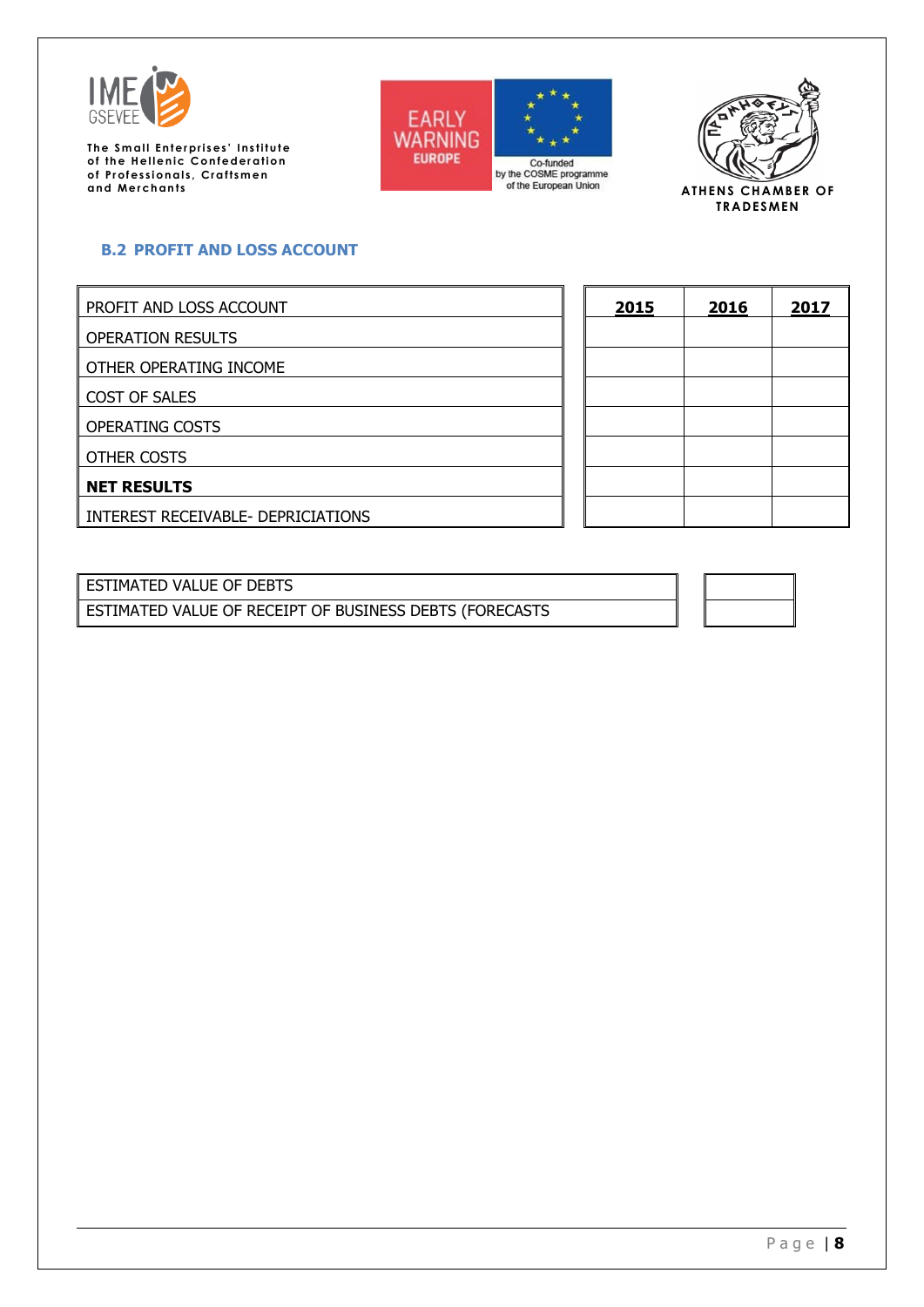





## <span id="page-8-0"></span>**B.3 OPERATING EXPENSES**

|                                   | <b>Monthly average</b> |
|-----------------------------------|------------------------|
| <b>Total operating expenses:</b>  | (amount $\epsilon$ )   |
| Raw materials                     | (% of total)           |
| Wages                             | (% of total)           |
| Insurance contributions           | (% of total)           |
| Rentals                           | (% of total)           |
| Electricity, etc                  | (% of total)           |
| Expenses for outsourcing services | (% of total)           |
| Interest                          | (% of total)           |
|                                   | (% of total)           |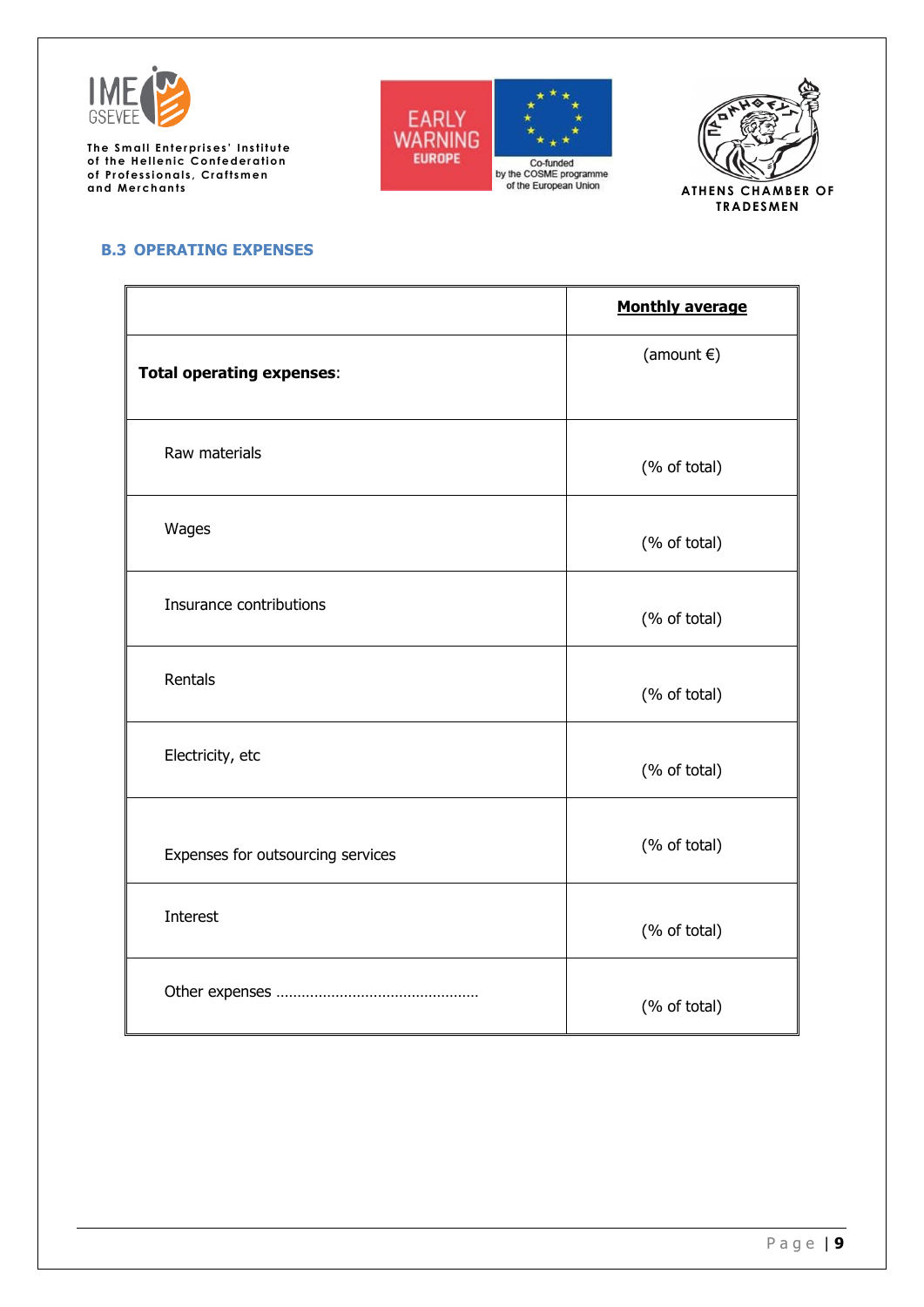





## <span id="page-9-0"></span>**C. ANALYSIS OF FINANCIAL INDICATORS**

## <span id="page-9-1"></span>**C.1 FINANCIAL INDICATOR**

|    | <b>INDICATOR</b>                             | <b>ANALYSIS</b>                                                                  | <b>RESULT</b> |
|----|----------------------------------------------|----------------------------------------------------------------------------------|---------------|
|    | <b>Quick ratio</b>                           | Current assets - inventories/ short<br>term liabilities - cash advantages        |               |
| 2. | Cash ratio                                   | Cash + securities / short term liabilities - cash<br>advantages                  |               |
| З. | <b>Operation cash flow</b><br>ratio          | Cash flow from operating activities/ short<br>term liabilities - cash advantages |               |
| 4. | <b>Days in Account</b><br><b>Receivables</b> | <b>Accounts Receivable Turnover</b><br>365/<br>Ratio                             |               |
| 5. | <b>Other indicator</b>                       |                                                                                  |               |

## <span id="page-9-2"></span>**C.2 CASH FLOW**

## <span id="page-9-3"></span>**D. S.W.O.T ANALYSIS**

|                | <b>STRENGTHS</b>     |                | <b>WEAKNESSES - PROBLEMS</b> |
|----------------|----------------------|----------------|------------------------------|
| Л              |                      | 1              |                              |
| 2              |                      | $\overline{2}$ |                              |
| 3              |                      | 3              |                              |
| $\overline{4}$ |                      | 4              |                              |
|                | <b>OPPORTUNITIES</b> |                | <b>THREATS</b>               |
|                |                      |                |                              |
| 1              |                      | 1              |                              |
| $\overline{2}$ |                      | $\overline{2}$ |                              |
| 3              |                      | 3              |                              |

## <span id="page-9-4"></span>**E. DIAGNOSTIC STUDY**